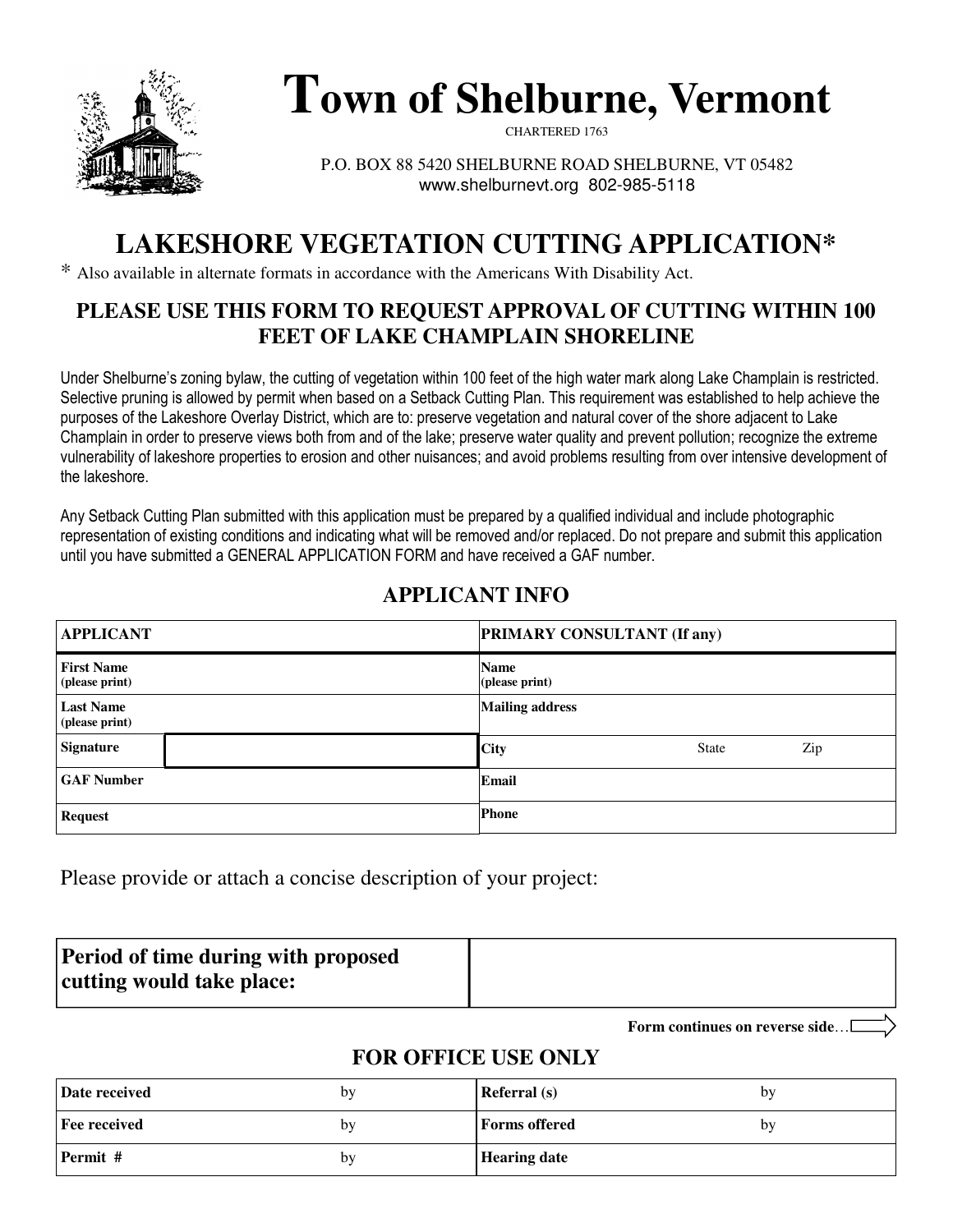## **LAKESHORE VEGETATION CUTTING APPLICATION**

#### **SCOPE OF PROJECT**

| Does project propose removal of any healthy<br>trees?                        | Will site be seeded/replanted following<br>removal of vegetation authorized by permit? |  |
|------------------------------------------------------------------------------|----------------------------------------------------------------------------------------|--|
| Does project propose removal of healthy<br>shrubs or other woody vegetation? | Will project result in increased erosion from<br>the site?                             |  |
| Does project propose removal of Dead,<br>diseased, or damaged trees?         | Will project result in increased visibility of<br>property from Lake Champlain?        |  |

#### **PROJECT DATA**

| <b>Healthy trees</b>                                       |                                                              | Shrubs and other healthy woody plants             |                                                                     | Dead, diseased, or damaged trees. |  |
|------------------------------------------------------------|--------------------------------------------------------------|---------------------------------------------------|---------------------------------------------------------------------|-----------------------------------|--|
| Existing basal area of<br>healthy trees within<br>setback  | Existing basal area of<br>woody vegetation<br>within setback |                                                   | Existing basal area of<br>dead/diseased/damaged<br>trees in setback |                                   |  |
| Basal area after<br>project                                | Basal area after<br>project                                  |                                                   | Basal area after project                                            |                                   |  |
| Will cutting be<br>monitored by<br>qualified professional? | Will cutting be<br>monitored by qualified<br>professional?   |                                                   | Will cutting be<br>monitored by qualified<br>professional?          |                                   |  |
| Date of Cutting Plan submitted with<br>application         |                                                              | Date of Photographs submitted with<br>application |                                                                     |                                   |  |

#### **CONFORMANCE WITH LAKESHORE CUTTING REVIEW CRITERIA**

Applications for Lakeshore Cutting approval must meet criteria contained in the zoning bylaw. The review process will tend to function more smoothly when you provide thorough responses to the following items.

Describe or summarize and attach evidence indicating the basal area of the trees within the 100 foot setback will not be reduced by more than 33 percent. Removal of dead, diseased, or damaged trees, or invasive trees, are not to be counted toward any reduction in basal area.

Describe or summarize and attach evidence indicating that wherever trees, shrubs, and other woody vegetation is proposed to be cleared, the soil will be planted and maintained in a suitable ground cover to prevent undue erosion and to provide filtering of runoff.

Describe or summarize and attach evidence that setback cutting plans promotes the retention of healthy trees and shrubs, particularly where removal of such trees and shrubs would have an impact on erosion or shoreline aesthetics.